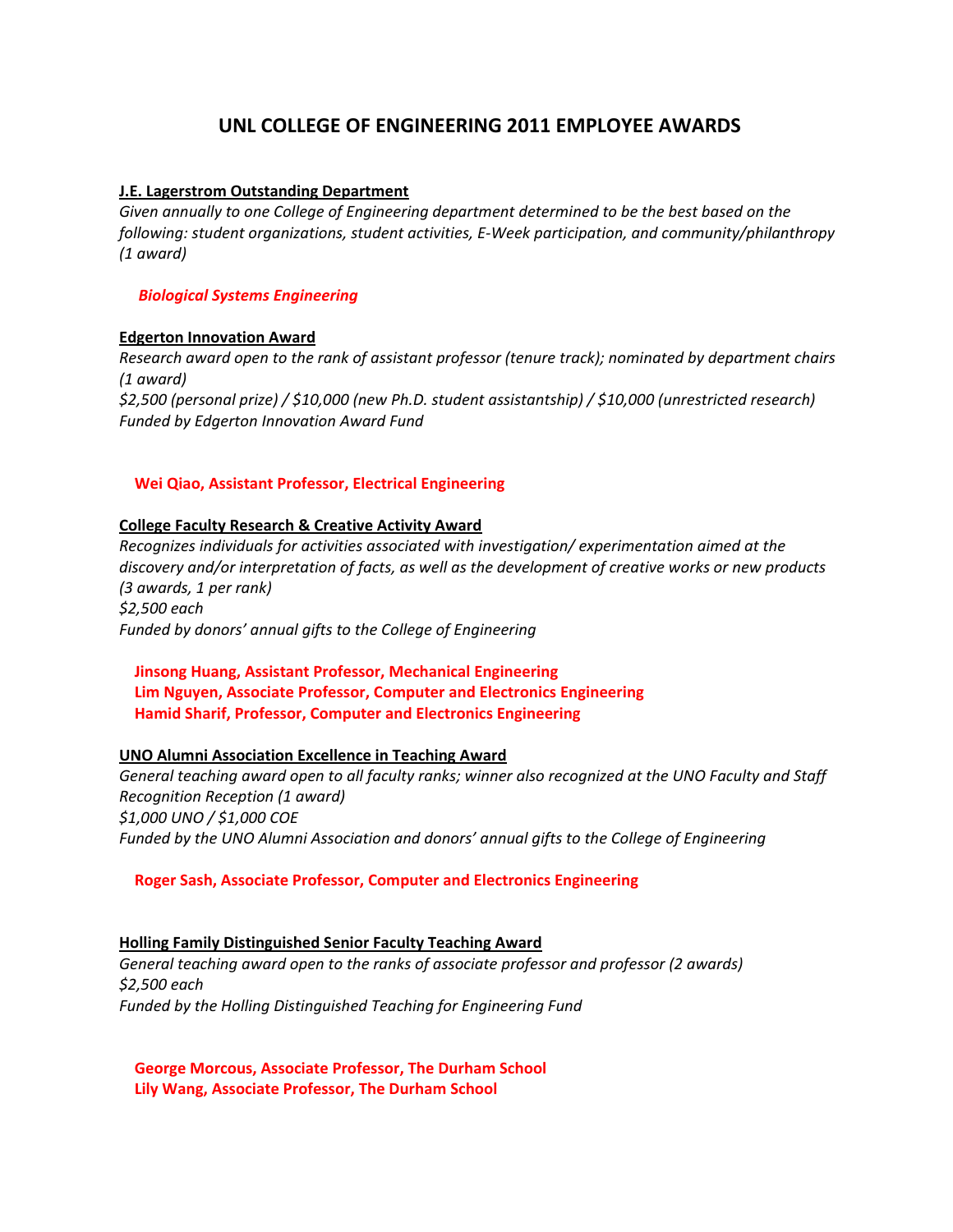#### **Holling Family Master Teacher Award/UNL University‐wide Teaching Award**

*General teaching award open to all faculty ranks. Recipients are recognized at UNL's spring Honors Convocation (2 awards) \$1,000 COE / \$1,000 UNL each Funded by the Holling Distinguished Teaching for Engineering Fund*

## **Carl Nelson, Associate Professor, Mechanical Engineering Kevin Van Cott, Associate Professor, Chemical and Biomolecular Engineering**

**Holling Family Distinguished Teaching Award for Innovative Use of Instructional Technology** *Honors innovative and creative use of instructional technology in the classroom (1 award) \$2,500 Funded by the Holling Distinguished Teaching for Engineering Fund*

## **Yaoqing Yang, Assistant Professor, Computer and Electronics Engineering**

#### **Holling Family Distinguished Teaching/Advising/Mentoring Award**

*This award recognizes faculty for effectiveness as an adviser, mentor, and a classroom teacher. Chosen by eSAB (2 awards: 1 Lincoln, 1 Omaha) \$2,500 each Funded by the Holling Distinguished Teaching for Engineering Fund*

# **Dean Eisenhauer, Professor, Biological Systems Engineering Clarence Waters, Professor, The Durham School**

#### **Henry Y. Kleinkauf Family Distinguished New Faculty Teaching Award**

*General teaching award open to the rank of assistant professor (2 awards) \$2,500 each Funded by the Henry Y. Kleinkauf Family Fund* 

 **Terri Norton, Assistant Professor, The Durham School Yi Qian, Assistant Professor, Computer and Electronics Engineering**

#### **College of Engineering Faculty Service Award**

*Recognizes outstanding individuals for service to their department, college and university, as well as profession and community (3 awards, 1 award per rank) \$2,500 each Funded by donors' annual gifts to the College of Engineering* 

 **Shannon Bartelt‐Hunt, Assistant Professor, Civil Engineering –** *shared funding*  **Terri Norton, Assistant Professor, The Durham School –** *shared funding*  **Ece Erdogmus, Associate Professor, The Durham School Clarence Waters, Professor, The Durham School**